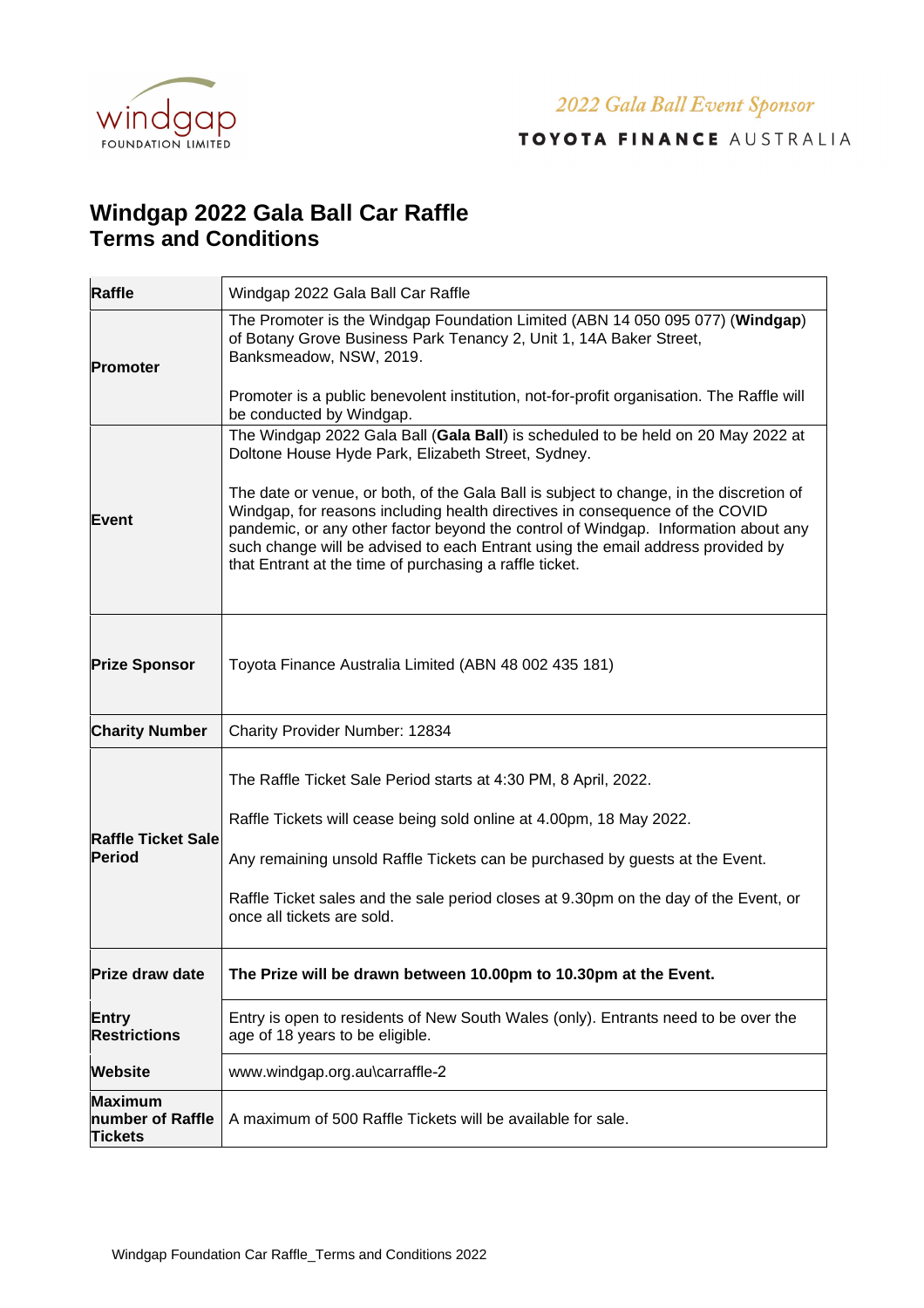|                                  | Raffle Tickets are \$100 each.                                                                                                                                                                                                                                                                                                                                                                                                                                                                                                                            |
|----------------------------------|-----------------------------------------------------------------------------------------------------------------------------------------------------------------------------------------------------------------------------------------------------------------------------------------------------------------------------------------------------------------------------------------------------------------------------------------------------------------------------------------------------------------------------------------------------------|
| <b>Raffle Ticket</b><br>prices   | Note: There is a limit of a maximum of five (5) Raffle Tickets per entrant, subject to<br>Raffle Ticket availability.                                                                                                                                                                                                                                                                                                                                                                                                                                     |
|                                  | Raffle Tickets are available for purchase from:                                                                                                                                                                                                                                                                                                                                                                                                                                                                                                           |
| <b>Raffle Entry</b><br>Procedure | In person: Tickets can be purchased by visiting the Windgap Head Office<br>$\bullet$<br>Reception at Botany Grove Business Park Tenancy 2, Unit 1, 14A Baker<br>Street, Banksmeadow, NSW, 2019.<br>By Phone: Tickets can be purchased over the phone by calling (02) 8337<br>3600.<br>Online: Tickets can be purchased online at: www.windgap.org.au\carraffle                                                                                                                                                                                            |
|                                  | Tickets purchased by phone or online will be mailed within 3 business days.                                                                                                                                                                                                                                                                                                                                                                                                                                                                               |
|                                  | Each person who purchases a Raffle Ticket must disclose the contact details<br>(including name, phone, email and residential address) of the purchaser (or any<br>nominee of the purchaser) (Entrant) for endorsement and completion on the Raffle<br>Ticket stub.<br>The Entrant agrees that the Entrant may be contacted by Windgap in the future in                                                                                                                                                                                                    |
| <b>Recording</b><br>details      | relation to other Windgap promotions or events. Windgap will collect and store the<br>personal information of the Entrant for the purpose of communicating with the<br>Entrant in relation to other Windgap promotions or events. The Entrant can request<br>Windgap to delete any personal information about the Entrant collected by Windgap<br>at the time of purchase of a Raffle Ticket, by contacting Windgap on (02) 8337 3600<br>or info@windgap.org.au. The Privacy Policy of Windgap is available on the<br>Windgap website:www.windgap.org.au. |
| <b>Draw Method</b>               | A numbered Raffle Ticket stub will be drawn at random from a barrel. The first ticket<br>drawn from the barrel will be the Prize Winner of the Prize. If the Prize Winner is not<br>present at the draw, the Prize Winner will be contacted on the night of the Event by<br>the details provided on the Raffle Ticket.                                                                                                                                                                                                                                    |
|                                  | The Promoter's decision is final and no correspondence will be entered into.                                                                                                                                                                                                                                                                                                                                                                                                                                                                              |
|                                  | The winner of the prize will be announced to the public on the Windgap website<br>www.windgap.org.au on 23 May, 2022 and the Windgap social media platform,<br>Facebook.                                                                                                                                                                                                                                                                                                                                                                                  |
| <b>Prize Winner</b>              | If the winner of the Prize does not respond or claim the Prize within three (3) months<br>of the Event, a redraw will occur on 19 August, 2022 at 9.00am AEST at the<br>Windgap Foundation located at Botany Grove Business Park Tenancy 2, Unit 1, 14A<br>Baker Street, Banksmeadow, NSW, 2019.                                                                                                                                                                                                                                                          |
| <b>Prize</b>                     | 2022 Toyota Yaris Hatch Ascent Sport 1.5L Petrol Auto CVT 5 Door Hatch<br>(metallic paint)<br>Valued at \$28,204                                                                                                                                                                                                                                                                                                                                                                                                                                          |
|                                  | The Prize is subject to the following conditions and the Prize Winner must accept<br>the Prize subject to the following conditions:                                                                                                                                                                                                                                                                                                                                                                                                                       |
| <b>Prize conditions</b>          | The Prize is not redeemable for cash or other consideration. The Prize will be<br>transferred to the Prize Winner by the Prize Sponsor and is not otherwise<br>transferable or exchangeable by the Prize Winner.                                                                                                                                                                                                                                                                                                                                          |
|                                  | If the Prize (car), or an element of the Prize, is unavailable for any reason, the Prize<br>Sponsor, reserves the right to substitute another prize of equal or greater value for                                                                                                                                                                                                                                                                                                                                                                         |